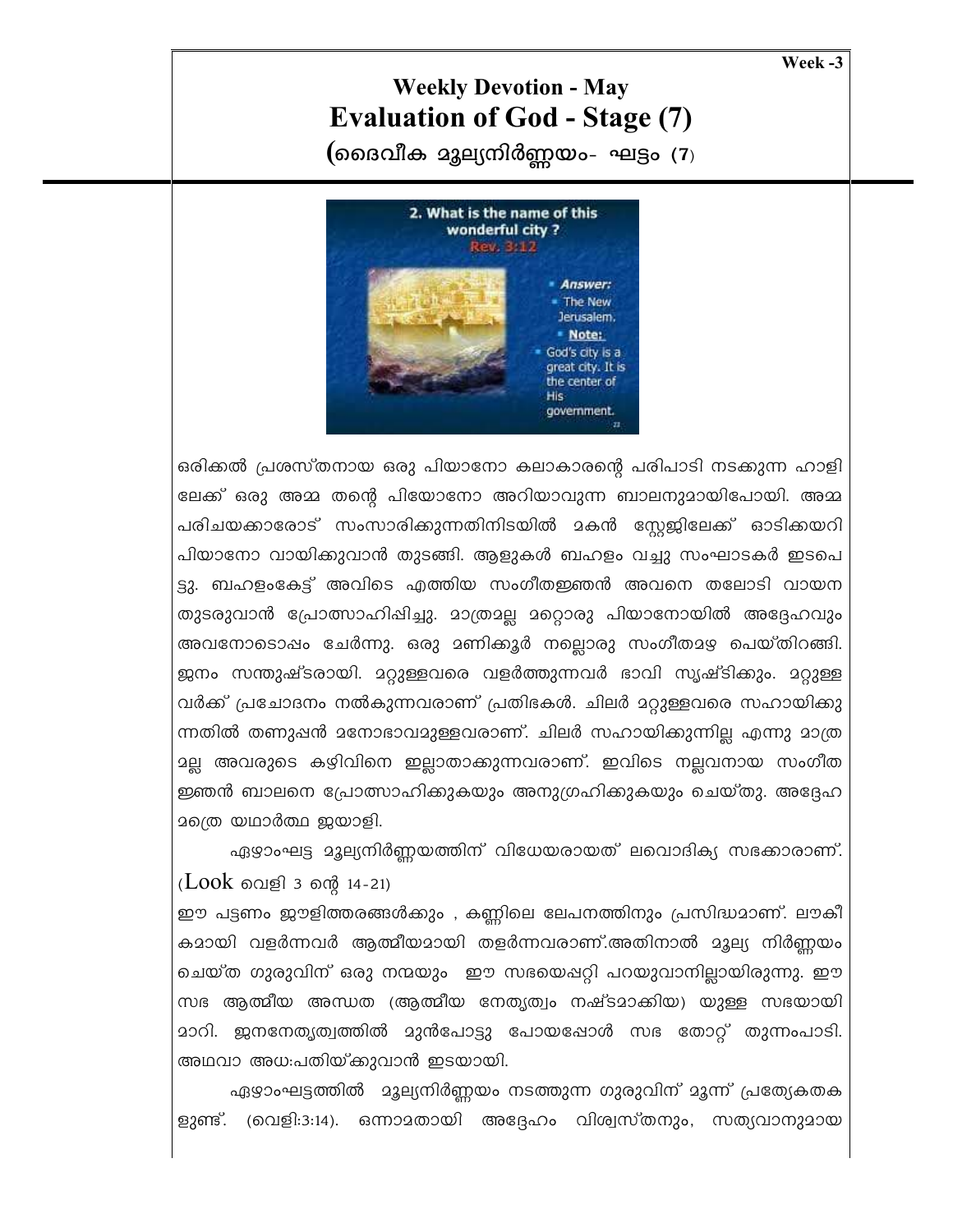സാക്ഷിയാണ്. സത്യസാക്ഷി, ദൃക്സാക്ഷിയും താൻ കണ്ടത് പറയുവാൻ തന്റേട മുള്ളവനുമായിരിക്കും. സത്യസാക്ഷി കാലുമാറുന്നവനാകയില്ല, വിശ്വസ്തനായിരി കും. രണ്ടാമതായി ദൈവസൃഷ്ടിയുടെ ആരംഭമായവനാണ്, അതായത് സക ലവും അവൻ മുഖാന്തിരം ഉളവായി. ഉളവായതൊന്നും അവനെക്കൂടാതെ ഉളവാ യതുമല്ല. (യോഹ:1:3) മൂന്നാമതായി "ആമേൻ" എന്നുള്ളവനാണ് അദ്ദേഹം. അദ്ദേഹം ആമേൻ ആകുന്നു എങ്കിൽ അവന്റെ പ്രസ്താവനകൾ വിശ്വസിക്കത്ത ക്കതാണ്. അതായത് ആശ്രയിഷാൻ ഈ ഗുരു യോഗ്യനാണ്. പക്ഷേ ഈ ദേശ ക്കാർ യോഗ്യനായ ഈ ഗുരുവിനെ മറന്ന് ജനത്തിന്റെ വാക്കു കേട്ട് തോൽവി ഏറ്റുവാങ്ങിയവരാണ്.

വിദ്യാവിഹീനർ (ചിലരെങ്കിലും) ഭരണത്തിൽ പങ്കാളികളാകുന്ന അവസ്ഥ അഭ്യസ്തവിദ്യരായ ഉദ്യോഗസ്ഥർക്ക് ഒരു തലവേദനയാണ്. നമ്മുടെ നാട്ടിൽ വിദ്യ യില്ലാതെ അഭ്യാസം കാട്ടുന്ന ഭരണകർത്താക്കൾ , കഷ്ടപ്പെട്ട് പഠിച്ച് ഉന്നതനില യിലെത്തിയ പഠിതാക്കളെ , ഉദ്യോഗസ്ഥരെ ചവിട്ടിതേയ്ക്കുന്ന സങ്കടകരമായ കാഴ്ചയാണ് ജനം കാണുന്നത്. പരിഇഞാനമില്ലാത്ത ഇവർ (ഭരണകർത്താക്കൾ) തോറ്റവരാണെങ്കിലും ജയാളികളെന്നാണ് ഭാവം. ദൈവം ഇവരെ ഉമിണ്ണുകളയും . ആത്മീയകണ്ണ് കുരുടായ ഇവരോട് ജയിക്കുവാൻ കർത്താവിൽ നിന്ന് ആത്മീയ ലേപനം വാങ്ങുവാൻ മുന്നറിയിഷ് നൽകുന്നു. അവരുടെ ആത്മീയ നഗ്നത മാറ്റു വാനുള്ള വെള്ളയുടുപ്പ് കർത്താവിനോട് വാങ്ങുവാനും ആവശ്യപ്പെടുന്നു. യെറു ശലേമിൽ നിന്ന് യെരിഹോവിലേക്ക് പോയ വ്യക്തിയ്ക്ക് കള്ളൻമാരാൽ വസ്ത്രം നഷ്ടപ്പെട്ടു, പക്ഷേ കാഴ്ച നഷ്ടമായില്ല. എന്നാൽ ഈ സഭക്കാർക്ക് രണ്ടും നഷ്ടമായി. പക്ഷേ തങ്ങൾക്ക് എല്ലാം ഉണ്ടെന്നും സമ്പന്നരാണ് എന്നാണ് അവ രുടെ വിചാരം. പ്രീയരേ ! ലോകജനത്തിന്റെ സമ്പന്നത ദ്രവിച്ച് പുഴു അരിച്ച് പോകും. അതിനാൽ ആത്മീയ സമ്പന്നത പ്രാപിക്കേണ്ടത് അത്യാവശ്യമാണ്.

ഗുരുക്കൻമാർ പഠിക്കാത്തവരെ തല്ലുന്നതും വഴക്കുപറയുന്നതും അവർ ജയിച്ചുകാണുവാനാണ്. ഇതുപോലെ ആത്മീയഗുരു നമ്മെ ശാസിക്കുന്നതും ശിക്ഷിക്കുന്നതും വീണ്ടും ജനനാനുഭവത്തിൽ വരുവാനാണ്.

ഹൃദയവാതിൽ തുറന്നുകൊടുത്താൽ അദ്ദേഹം ഉള്ളിൽ വന്ന് നമ്മെ ആ സഹ വർത്തിത്വം മൂലം ജയാളി ആക്കുന്നു.

ജയിക്കുന്നവന് ക്രിസ്തുവിനോടൊഷം സിംഹാസനത്തിലിരിഷാനുള്ള വരം ലഭിക്കുന്നു. eg: ഫറവേൻ യോസഫിനെ ഇഷ്ടപ്പെട്ടു. എന്നിട്ടും രണ്ടാം സ്ഥാനമേ നൽകിയുള്ളൂ. സ്വന്തം സിംഹാസനം നൽകിയില്ല. എന്നാൽ കർത്താവ് ഇയിക്കു ന്നവനെ തന്നോടൊഷം സിംഹാസനത്തിലിരുത്തുന്നു. ലോകത്തിൽ പദവികൾ പലതാകാം. എന്നാൽ ദൈവസന്നിധിയിൽ ഇയാളികളായ നാം ദൈവമക്കളും മണവാട്ടികളുമാണ്. ജയാളികളായി ഉന്നതപദവികളും പ്രതിഫലങ്ങളും വാങ്ങു വാൻ കർത്താവ് നമ്മെ സഹായിക്കട്ടെ.

ശാന്തമ്മ വർഗ്ഗീസ്